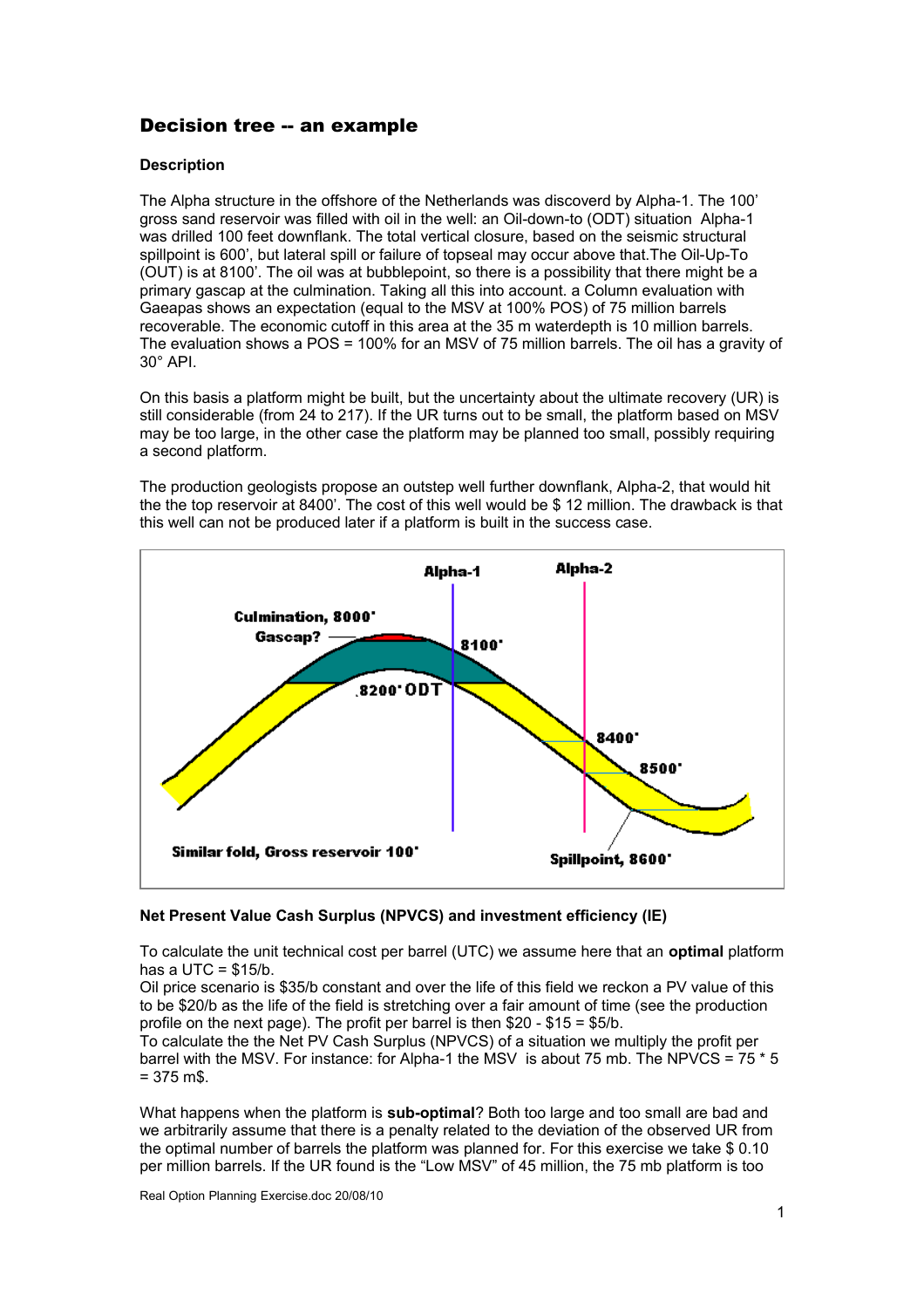large. This means that the UTC becomes  $15 + |75-45|^{*}0.10 = $18/b$ . The revenue is hence 45  $*(20-18) = 90$  m\$.



## **The following questions arise:**

**1.** What can we learn from Alpha-2? We can simplify all possible outcomes of Alpha-2 into discrete cases. (Alpha-2 gives "imperfect information".)

From the whole range of possibilities we select three simplified cases:

A) the well does not find oil. Then the OWC is between 8200 and 8400'.

B) the well finds an OWC within the 100' of gross reservoir. the OWC is between 8400 and 8500'.

C) the well finds the gross reservoir full of oil: an ODT. The OWC is between 8500 and 8600'. The latter limit is the structural spillpoint.

**2.** What are the estimates for the probability of these outcomes, based on the Alpha-1 evaluation? This information is obtained from the Gaeapas output called "Expectation curve of the HC column length".

Here we estimate the probabilities of three mutually exclusive cases. When we look at the **HC-column expectation curve** output of Alpha-1. This shows the following probabilities:

- a) OWC 8200' or deeper 100%. OWC 8400' or deeper: 24% Conclusion: Case a) has 100 – 24 **= 76%** probability, column length 200 to 400'
- b) OWC 8400' or deeper: 24% OWC 8500' or deeper: 5% Conclusion: Case b) has 24 – 5 = **19%** probability, column length 400 to 500'
- c) OWC 8500' or deeper below culmination: 5%. Conclusion: Case c) has a **5%** probability, column length 500 to 600 feet

Real Option Planning Exercise.doc 20/08/10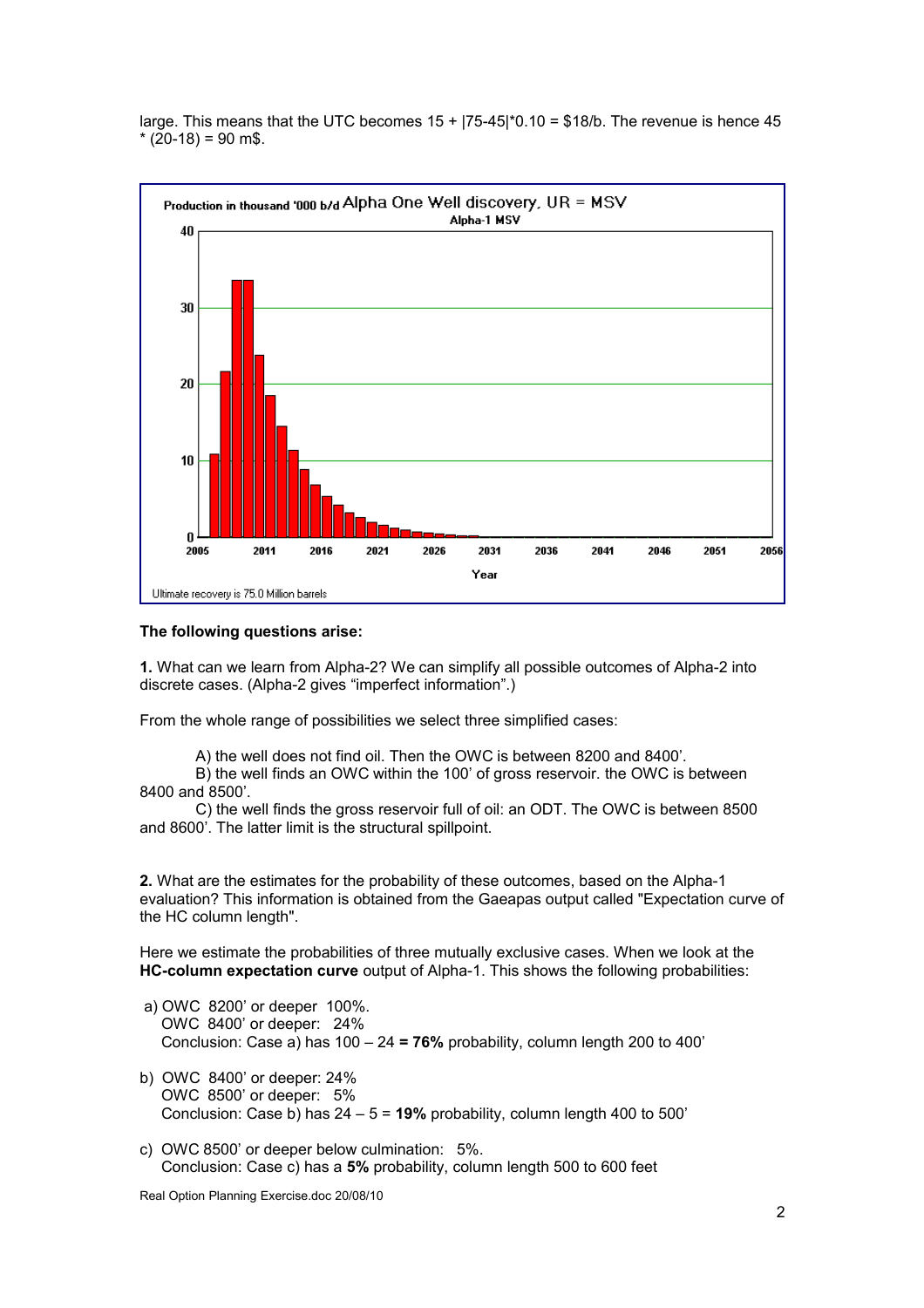

Oil column (Green), Free Gas column (Red), HC column (Blue dash)<br>See also P[O/G/W] vs. Depth graph

The three cases are now evaluated with the Gaeapas option "HC **contacts"":**

AlphaOutstep-CaseA.txt AlphaOutstep-CaseB.txt AlphaOutstep-CaseC.txt

Note that part of the uncertainty for all of these is due to the uncertainty about the free gascap.

The results for primary recoverable oil at a cutoff of 10 mb are tabulated as follows:

| Case                              | <b>POS</b> | <b>MSV</b> | Low MSV,<br><b>PVNCS</b> | Middle MSV,<br><b>PVNCS</b> | High MSV,<br><b>PVNCS</b> | Prob. of the<br>case |
|-----------------------------------|------------|------------|--------------------------|-----------------------------|---------------------------|----------------------|
| Alpha-<br>1, no<br>second<br>well | 1.00       | 75         | 45                       | 70                          | 109                       | 1.00                 |
| Alpha-<br>2, Case<br>A)           | 1.00       | 66         | 44                       | 64                          | 89                        | 0.76                 |
| Alpha-<br>2, Case<br>B)           | 1.00       | 108        | 86                       | 106                         | 132                       | 0.19                 |
| Alpha-<br>2, Case<br>C)           | 1.00       | 131        | 105                      | 129                         | 159                       | 0.05                 |

**3.** Is the cost of possible over- or under-investment greater than the cost of the appraisal well? The basis for such analysis is a decision tree. The required tree is drawn below. Note that the uncertainty of the Alpha-1 evaluation can be summarised as a Low, Middle and High